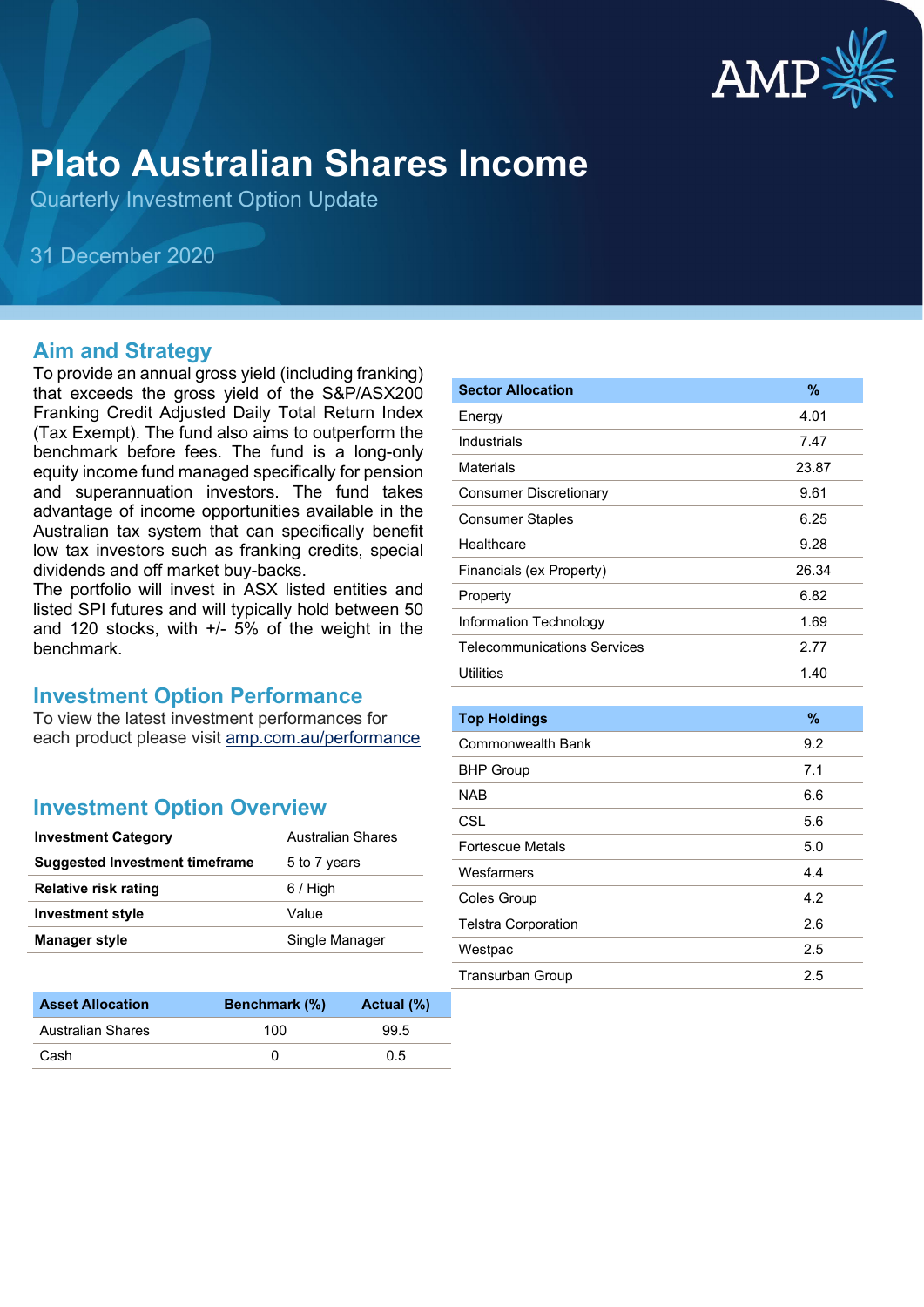#### **Portfolio Summary**

- Plato's proprietary long-term factors were neutral in Q4 as value outperformed in contrast to earnings and price momentum.
- The Australian market was up 13.8% in the December quarter as first Pfizer/BioNTech and then Moderna announced Phase 3 vaccine results that suggested their vaccines were over 90% effective, sharply reversing the returns of those companies most affected by Covid related lockdowns.
- The Fund remains actively positioned to deliver superior income / franking whilst also being able to allocate to companies who are providing solid capital returns.

#### **Investment Option Commentary**

Performance was quite extreme in the quarter, with vaccine enthusiasm sparking a large recovery in many Covid-19 impacted stocks, whilst stocks who had benefited from Covid lagged. Plato's proprietary long-term factors were neutral in Q4 as value outperformed in contrast to earnings and price momentum. Plato's run-up model was slightly negative during the quarter. In total, their Income Strategy underperformed the benchmark by 0.6% after tax during the quarter.

In terms of sector performance, the Fund gained alpha in the Mining and Healthcare sectors but lost relative performance by being underweight the Information Technology sector.

The largest contributors to active performance during the quarter were overweights in Fortescue and Mineral Resources which both benefited from the increase in the iron ore price as well as underweight positions in Newcrest, CSL and A2 Milk. The largest detractors to active performance were overweights in Regis Resources, St Barbara and Aurizon as well as underweights in Afterpay Touch and Xero. The Fund outperformed in the Mining and Healthcare sectors but underperformed by being underweight the Information Technology sector.

The strategy has added 0.98% more franking credits than the S&P/ASX 200 Index over the last 12mths.

#### **Market Commentary**

The Australian market was up 13.8% in the December quarter as first Pfizer/BioNTech and then Moderna announced Phase 3 vaccine results that suggested their vaccines were over 90% effective, sharply reversing the returns of those companies most affected by Covid related lockdowns.

In addition, the RBA lowered its cash rate, yield-curve target and bank lending facility rate to a new record low of 0.1%, putting further pressure on the returns from term deposits and other investments linked to the cash rate. Despite new Covid outbreaks in Sydney and Adelaide, both originating from hotel quarantine, Australia appears to be suppressing the virus much more successfully than in Europe and the United States which instituted fresh lockdowns during the quarter. Joe Biden won the U.S. presidential election.

Finally, rising trade tensions between Australia and China culminating in a tariff greater than 100% being applied to Australian wine sold in China as well as bans on Australian lobster and coal, put pressure on companies that could be hit by Chinese tariffs or import restrictions. The Australian dollar rose 7.4% following iron ore's 25.7% rise as the price set new highs when measured in Australian dollars. The top performing sectors were Energy, Mining and Information Technology in contrast to the defensive sectors of Utilities and Healthcare which actually fell as a great rotation coincided with the market rally.

#### **Outlook**

The Fund remains actively positioned to deliver superior income / franking whilst also being able to allocate to companies who are providing solid capital returns.